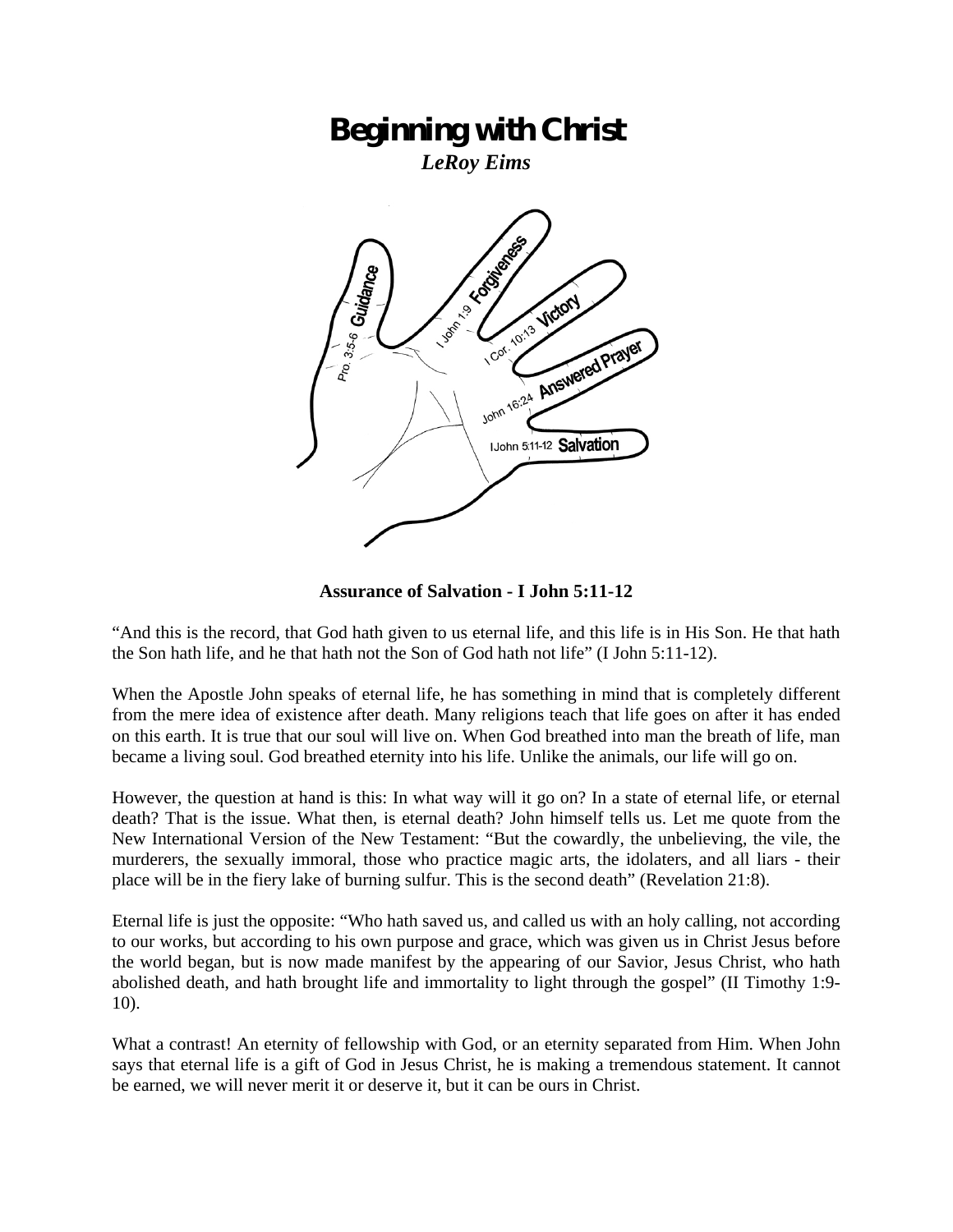What then does the Apostle mean when he says, "He that hath the son?" Who is he talking about? How is that possible?

Quite simply, he is referring to all those who by faith have the Son of God, by His blessed Holy Spirit, dwelling in their hearts. The conditions are simple. Paul speaks of it when he said he had spent his life: "Testifying both to the Jews, and also to the Greeks, repentance toward God, and faith toward our Lord Jesus Christ" (Acts 20:21).

Sin is leading you further and further from God in a state of endless separation. God calls upon you to turn to Him, to leave the path of death and darkness, and walk in the light of love, grace and mercy. God commands all men everywhere to repent, turn to God and do works fit for repentance.

The second condition is faith in our Lord Jesus Christ for He is our way to God. Sin must be abandoned and forsaken and Christ must be trusted for pardon and forgiveness. He is our only Redeemer and Savior. Therefore, "He that hath the Son hath life and he that hath not the Son of God hath not life." Turn to Him today and receive God's unspeakable gift - eternal life in Christ.

## **Assurance of Answered Prayer - John 16:24**

"Hitherto have ye asked nothing in My Name: ask, and ye shall receive, that your joy may be full" (John 16:24).

What is prayer? The dictionary says it is approaching God in word or thought, often with an earnest entreaty. Webster says it consists of adoration, confession, supplication or thanksgiving. I would add intercession; going to God on behalf of others.

Why is it easier for some people to pray than it is for others? I know some who find such joy in prayer they can hardly bring themselves to do anything else. I met two people like this when I was in my first assignment with the Navigators.

I had been involved with the group for some years before, but now I was on my own. I was in Pittsburgh carrying on a campus ministry. I was living with a young minister, Rev. Ken Smith, and we would stop by the home of these two elderly sisters to take them to church. I soon became aware of a very strange thing.

In their conversation on the way to church it seemed to me that they spent most of their time in prayer. The more I got to know them the more I realized that was, in fact, the case. They would spend the morning in prayer. After they had lunch on the stove they would pray until it was cooked. After lunch they would pray until suppertime, cook supper, and then pray until time to retire for the night.

It was amazing. You couldn't keep them off their knees. They found such joy and fulfillment in entering into the presence of the Lord.

Now I know others who are mightily used of God, but who do not have the same victory in prayer. Oh, they pray, but it is not their strong point. Some find joy in teaching the Word, others in witnessing, others in some sort of service behind the scenes. When they discuss prayer they deplore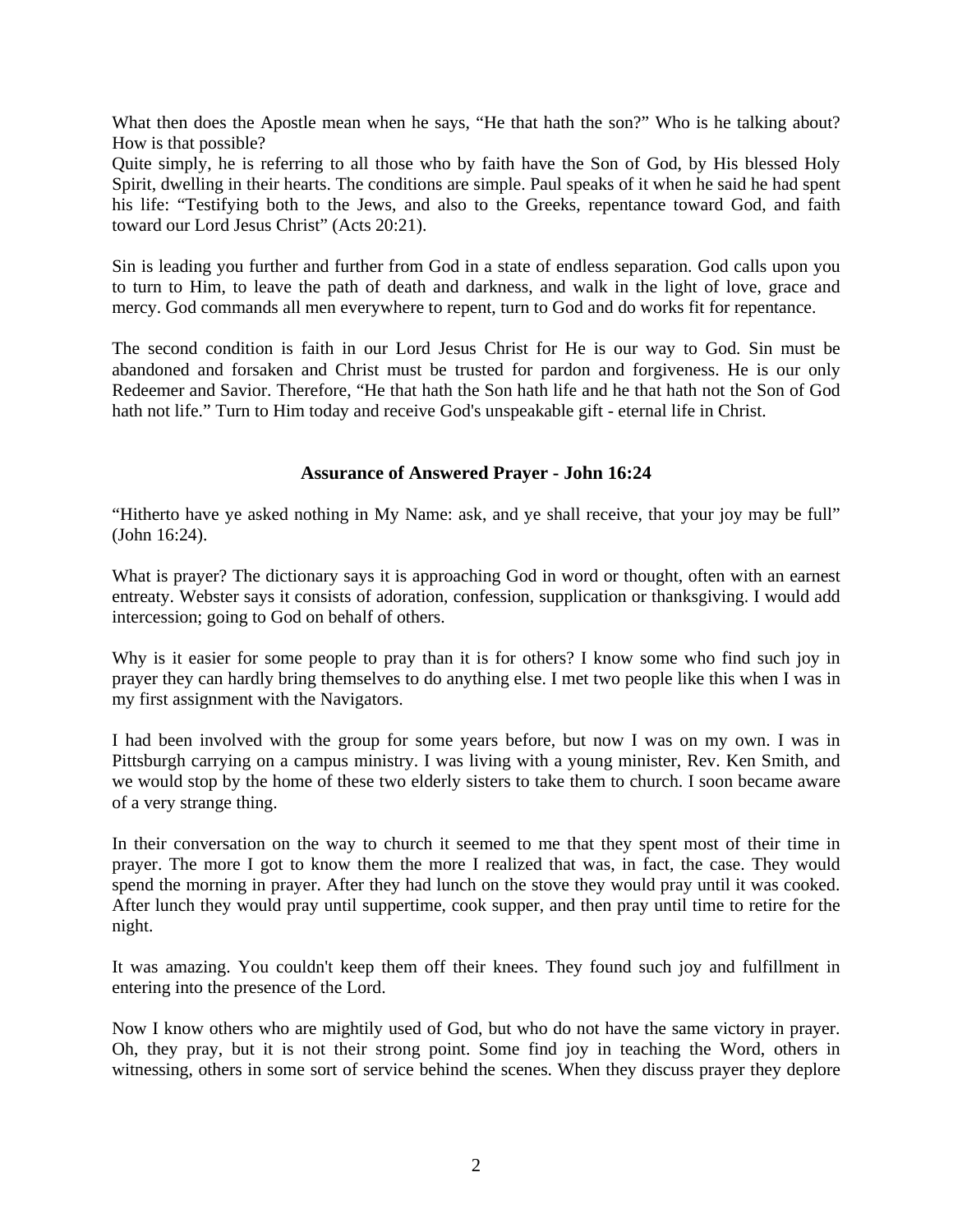their prayer life. They pray, but it is a struggle. What's the answer to that? Frankly, I think there must be some people among us in the body of Christ who are specifically called to pray. It is their life.

But it is also evident in the Word of God that all of us are commanded to pray. Our calling may be to evangelize or to serve or whatever. But mark this: none of it will be productive if we ignore prayer. Prayer must undergird all we do.

Jesus said to pray in His name. He is our mediator, our only way to God. And when we do God will fulfill our joy. Prayer is one of the keys to a joyful Christian life.

## **Assurance of Victory - I Corinthians 10:13**

"There hath no temptation taken you but such as is common to man: but Cod is faithful, who will not suffer you to be tempted above that which ye are able; but will with the temptation also make a way to escape, that ye may be able to bear it" (I Corinthians 10:13).

The Scripture teaches that you and I must be on our guard at all times. Peter wrote: "Be sober, be vigilant, because your adversary, the devil, like a roaring lion walketh about, seeking whom he may devour" (I Peter 5:8).

Paul, in the context of our verse for today, gave us a word of caution: "Wherefore, let him that thinketh he standeth take heed lest he fall" (I Corinthians 10:12).

We must never grow confident and secure in ourselves. Others have fallen. We may too. And we are most likely to fall when we think we are strong and able to take care of ourselves.

But to this word of caution, God adds a message of comfort. Although we live in a world fraught with temptations and snares, we must not despair or grow over-anxious. Admittedly we will face the common testings and temptations that everybody else faces. But we have a tremendous advantage. We have a faithful God watching over us day and night. He neither slumbers nor sleeps.

Satan may deceive and accuse, but God is near to comfort and guide us in the way of truth. Our best friends may prove false, the world may fail us, but God is faithful. Our strength and security is in Him. He will not, He cannot fail. When a temptation comes, God knows. He knows exactly what we can bear. He knows exactly the amount we can take. He will see to it that the temptation is proportionate to our faith and spiritual condition.

My son-in-law is a wrestler. I remember going to a match at the Air Force Academy and watching him win. He wrestled another guy in his own weight class. He was not allowed to wrestle one of the little guys; nor was he on the mat with someone much heavier than he. Everyone was matched up with other men their own size. Now, that's what God does. Our temptations are always a size we can grapple with.

And there is another tremendous promise here. There will always be a way of escape, a way out. He will never lead us down a blind alley. There will never be a valley so dark that we can't find our way through. There will never be an affliction so grievous but that He can see us through it and turn it to our spiritual advantage.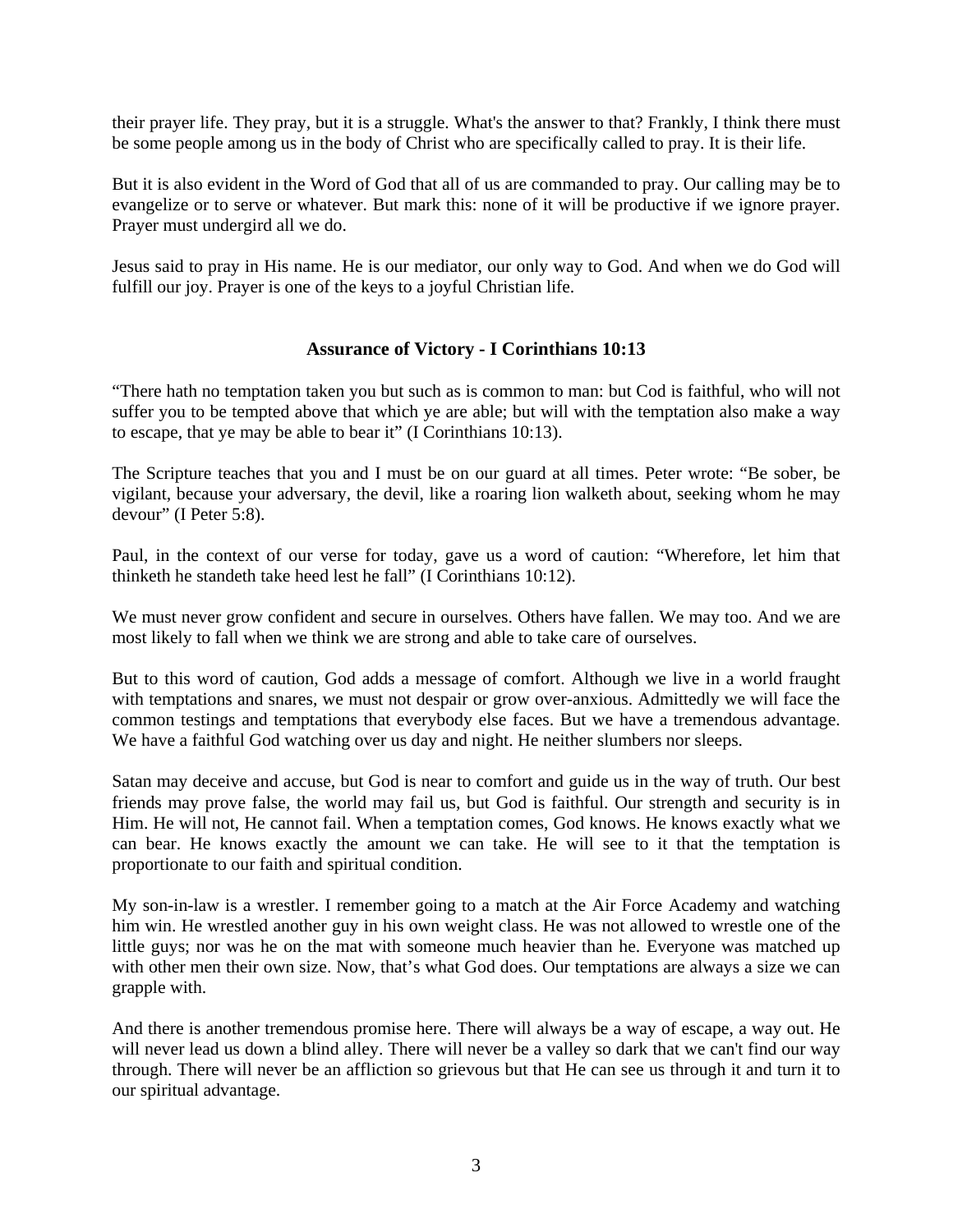So there is no room for a despairing spirit or hopelessness. God wants you to walk this path of life, and He will permit no obstacle in the path that will force you to leave it or turn and go back.

## **Assurance of Forgiveness - I John 1:9**

"If we confess our sins, He is faithful and just to forgive us our sins, and to cleanse us from all unrighteousness" (I John 1:9).

There have been times when the fate of a nation depended on the accuracy of a message. In wartime will the enemy launch its attack today or tomorrow? The man who delivers the message had better have it right. And he must deliver it as it is; he is not allowed to tamper with it to make it easier to read or in some way sound better.

In the context of our verse John says that's what he is doing. He is delivering a message, just as he had received it from God. "This then is the message which we have heard of him and declare unto you." No frills. No modifications. No private interpretation.

The message? "God is light and in Him is no darkness at all." To the psalmist light was the garment of God. Peter explained that becoming a Christian was being called out of darkness into His marvelous light. Therefore, to walk in darkness and claim they had fellowship with God was a lie, and they knew it. God is the Excellency of perfect holiness and purity.

Now that poses a problem. You and I are not perfect: We do foolish things, we make mistakes, we sin. If that's what keeps us from fellowship with God then there is no use of our arising to it. But thank God, that is not what he is saying. He is talking about walking in darkness and to walk in darkness is to persist in our ignorance even when we know better, to persist in our sin even when we know the consequences, arid to live contrary to the Word of God even though God has revealed the truth to us.

No, we must walk in the light if we are to have fellowship with God. And the blood of Jesus Christ has a continuing, purifying power in our lives through the blessed Holy Spirit of God.

OK, you say, all well and good. But what happens when we do sin? What then? Well of course, that is a problem. John reminds us of that in verse 8: "If we say that we have no sin, we deceive ourselves, and the truth is not in us" (I John 1:8). A wavering will, weakened standards, foolish impulses borrowed from the world or made attractive by the devil can occasionally get to us. Not to admit this would be to mislead ourselves; the truth of His Word is not in us.

Then comes the promise of today's verse. Go to God. Confess your sin. God's faithfulness is great. He is true to His Word. His righteousness is declared in the sacrifice of Christ on the cross, and you will be cleansed and forgiven in His name.

### **Assurance of Guidance - Proverbs 3:5-6**

"Trust in the Lord with all thine heart; and lean not unto thine own understanding. In all thy ways acknowledge Him, and He shall direct thy paths" (Proverbs 3:5-6).